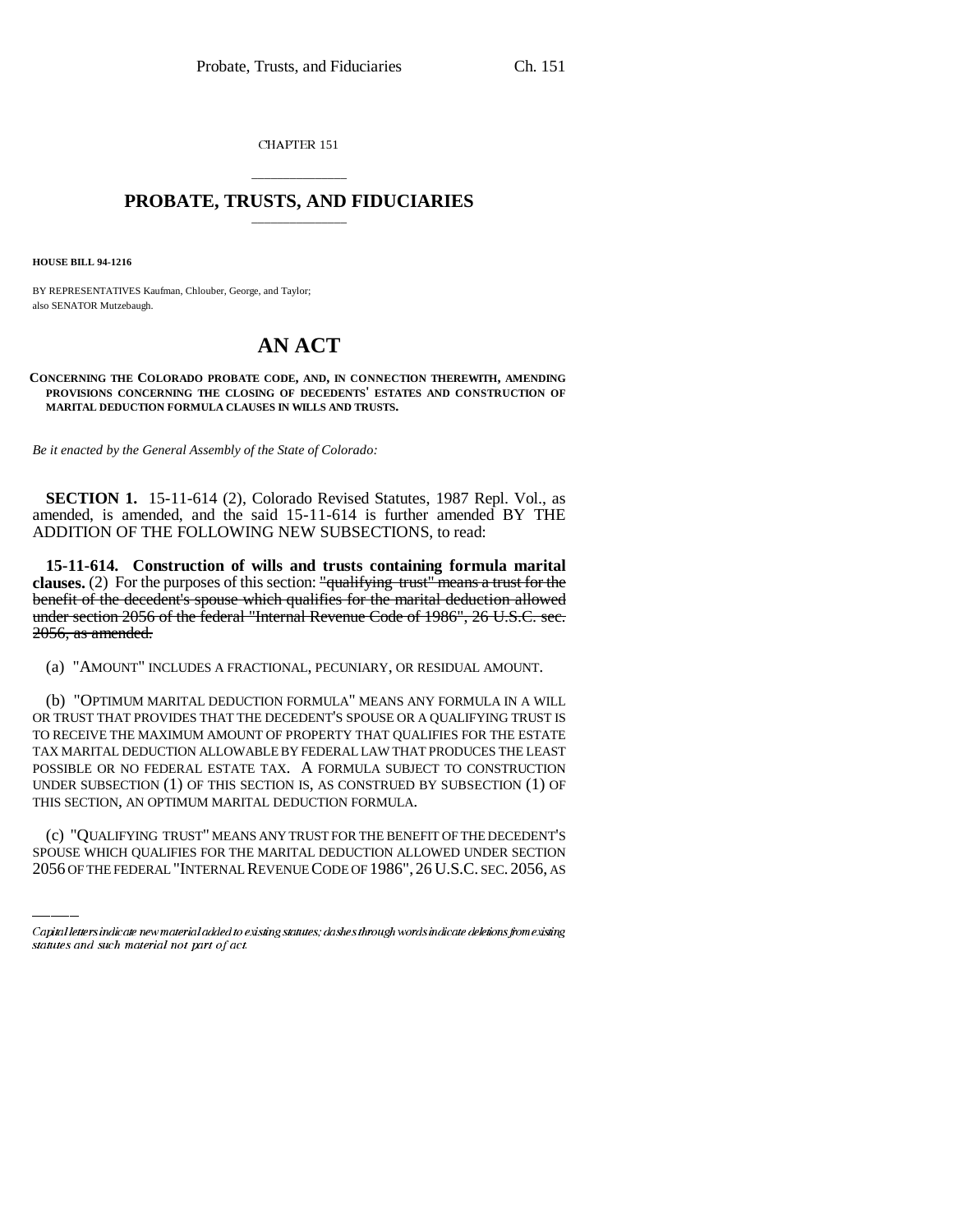## AMENDED.

(3) IN THE CASE OF AN OPTIMUM MARITAL DEDUCTION FORMULA THAT CONTAINS A GENERAL REFERENCE TO FEDERAL ESTATE TAX CREDITS OR OTHERWISE REQUIRES THE STATE DEATH TAX CREDIT TO BE TAKEN INTO ACCOUNT WITHOUT A SPECIFIC REFERENCE TO SUCH TAX CREDIT, THE DECEDENT IS PRESUMED TO HAVE INTENDED THAT SUCH TAX CREDIT BE TAKEN INTO ACCOUNT TO REDUCE THE AMOUNT THAT THE DECEDENT'S SPOUSE OR A QUALIFYING TRUST IS TO RECEIVE, ONLY TO THE EXTENT THAT THE OVERALL ESTATE TAX BURDEN ON THE DECEDENT'S ESTATE IS NOT THEREBY INCREASED. HOWEVER, IF A PREPONDERANCE OF THE EVIDENCE SHOWS THAT THE DECEDENT INTENDED TO INCREASE THE OVERALL ESTATE TAX BURDEN ON THE ESTATE, THE STATE DEATH TAX CREDIT SHALL BE TAKEN INTO ACCOUNT FULLY FOR THE PURPOSES OF REDUCING THE AMOUNT THAT THE DECEDENT'S SPOUSE OR A QUALIFYING TRUST IS TO RECEIVE. ANY FORMULA SUBJECT TO CONSTRUCTION UNDER SUBSECTION (1) OF THIS SECTION IS SUBJECT TO THE PRESUMPTION SET FORTH IN THIS SUBSECTION (3).

(4) IN THE CASE OF AN OPTIMUM MARITAL DEDUCTION FORMULA THAT SPECIFICALLY REQUIRES THE STATE DEATH TAX CREDIT TO BE TAKEN INTO ACCOUNT AND DOES NOT CONTAIN ANY WORDS LIMITING THE EXTENT TO WHICH SUCH CREDIT SHALL BE TAKEN INTO ACCOUNT, THE DECEDENT IS PRESUMED TO HAVE INTENDED THAT SUCH CREDIT BE TAKEN INTO ACCOUNT FULLY FOR THE PURPOSE OF REDUCING THE AMOUNT THAT THE DECEDENT'S SPOUSE OR A QUALIFYING TRUST IS TO RECEIVE, NOTWITHSTANDING ANY RESULTING INCREASE IN THE OVERALL ESTATE TAX BURDEN ON THE ESTATE.

(5) SUBSECTIONS (3) AND (4) OF THIS SECTION APPLY WITH RESPECT TO ANY DECEDENT WHO DIES AFTER DECEMBER 31, 1988, UNLESS ALL DISTRIBUTIONS IN SATISFACTION OF THE SURVIVING SPOUSE'S SHARE OF THE ESTATE OR THE QUALIFYING TRUST FOR THE SURVIVING SPOUSE ARE COMPLETED BY JULY 1, 1994.

**SECTION 2.** 15-11-713 (2), Colorado Revised Statutes, 1987 Repl. Vol., as amended by Senate Bill 94-43, enacted at the Second Regular Session of the Fifty-ninth General Assembly, is amended, and the said 15-11-713 is further amended BY THE ADDITION OF THE FOLLOWING NEW SUBSECTIONS, to read:

**15-11-713. Construction of wills and trusts containing formula marital clauses.** (2) For the purposes of this section: "qualifying trust" means a trust for the benefit of the decedent's spouse which qualifies for the marital deduction allowed under section 2056 of the federal "Internal Revenue Code of 1986", 26 U.S.C. sec. 2056, as amended.

(a) "AMOUNT" INCLUDES A FRACTIONAL, PECUNIARY, OR RESIDUAL AMOUNT.

(b) "OPTIMUM MARITAL DEDUCTION FORMULA" MEANS ANY FORMULA IN A WILL OR TRUST THAT PROVIDES THAT THE DECEDENT'S SPOUSE OR A QUALIFYING TRUST IS TO RECEIVE THE MAXIMUM AMOUNT OF PROPERTY THAT QUALIFIES FOR THE ESTATE TAX MARITAL DEDUCTION ALLOWABLE BY FEDERAL LAW THAT PRODUCES THE LEAST POSSIBLE OR NO FEDERAL ESTATE TAX. A FORMULA SUBJECT TO CONSTRUCTION UNDER SUBSECTION (1) OF THIS SECTION IS, AS CONSTRUED BY SUBSECTION (1) OF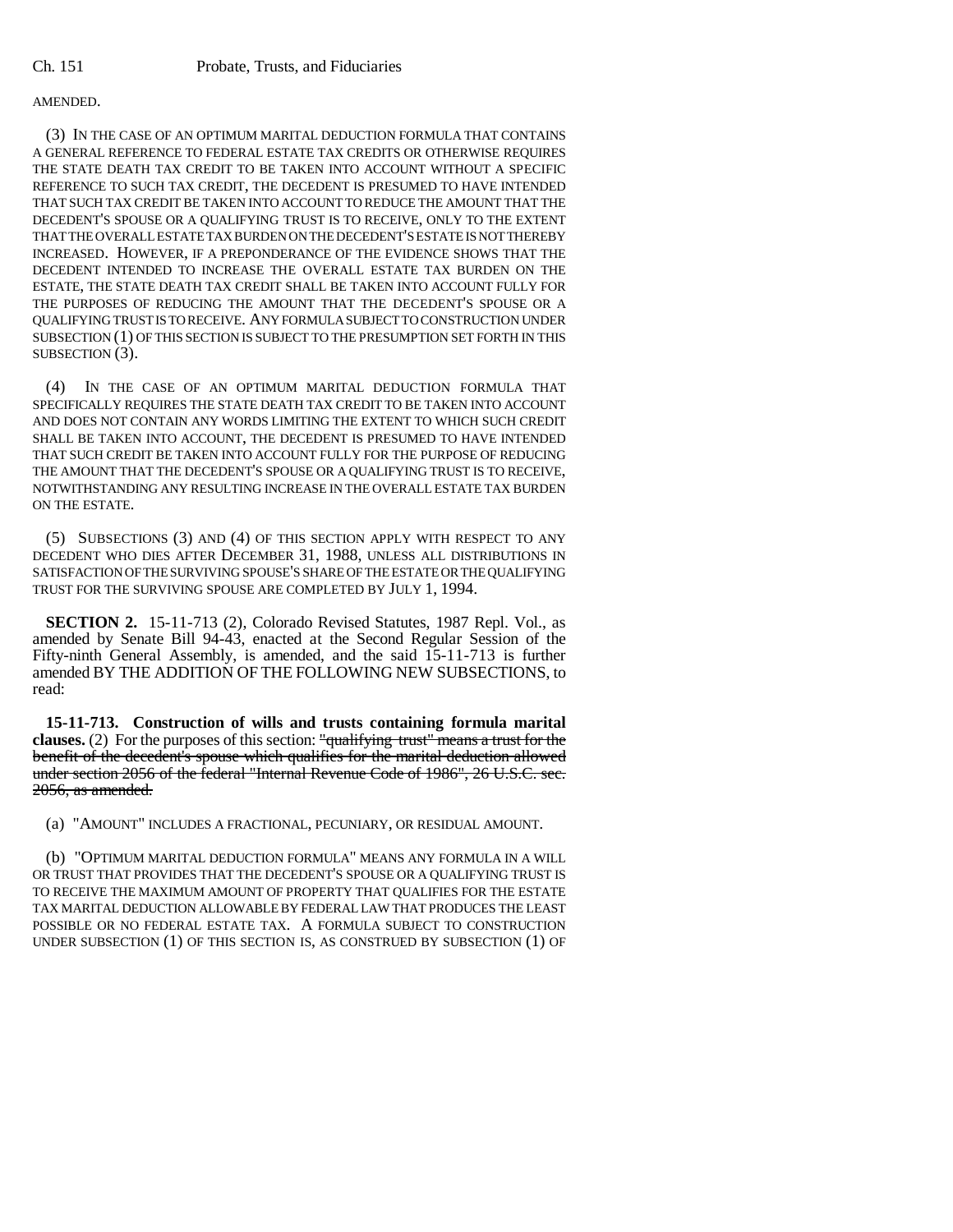THIS SECTION, AN OPTIMUM MARITAL DEDUCTION FORMULA.

(c) "QUALIFYING TRUST" MEANS ANY TRUST FOR THE BENEFIT OF THE DECEDENT'S SPOUSE WHICH QUALIFIES FOR THE MARITAL DEDUCTION ALLOWED UNDER SECTION 2056 OF THE FEDERAL "INTERNAL REVENUE CODE OF 1986", 26U.S.C. SEC. 2056, AS AMENDED.

(3) IN THE CASE OF AN OPTIMUM MARITAL DEDUCTION FORMULA THAT CONTAINS A GENERAL REFERENCE TO FEDERAL ESTATE TAX CREDITS OR OTHERWISE REQUIRES THE STATE DEATH TAX CREDIT TO BE TAKEN INTO ACCOUNT WITHOUT A SPECIFIC REFERENCE TO SUCH TAX CREDIT, THE DECEDENT IS PRESUMED TO HAVE INTENDED THAT SUCH TAX CREDIT BE TAKEN INTO ACCOUNT TO REDUCE THE AMOUNT THAT THE DECEDENT'S SPOUSE OR A QUALIFYING TRUST IS TO RECEIVE, ONLY TO THE EXTENT THAT THE OVERALL ESTATE TAX BURDEN ON THE DECEDENT'S ESTATE IS NOT THEREBY INCREASED. HOWEVER, IF A PREPONDERANCE OF THE EVIDENCE SHOWS THAT THE DECEDENT INTENDED TO INCREASE THE OVERALL ESTATE TAX BURDEN ON THE ESTATE, THE STATE DEATH TAX CREDIT SHALL BE TAKEN INTO ACCOUNT FULLY FOR THE PURPOSES OF REDUCING THE AMOUNT THAT THE DECEDENT'S SPOUSE OR A QUALIFYING TRUST IS TO RECEIVE. ANY FORMULA SUBJECT TO CONSTRUCTION UNDER SUBSECTION (1) OF THIS SECTION IS SUBJECT TO THE PRESUMPTION SET FORTH IN THIS SUBSECTION (3).

(4) IN THE CASE OF AN OPTIMUM MARITAL DEDUCTION FORMULA THAT SPECIFICALLY REQUIRES THE STATE DEATH TAX CREDIT TO BE TAKEN INTO ACCOUNT AND DOES NOT CONTAIN ANY WORDS LIMITING THE EXTENT TO WHICH SUCH CREDIT SHALL BE TAKEN INTO ACCOUNT, THE DECEDENT IS PRESUMED TO HAVE INTENDED THAT SUCH CREDIT BE TAKEN INTO ACCOUNT FULLY FOR THE PURPOSE OF REDUCING THE AMOUNT THAT THE DECEDENT'S SPOUSE OR A QUALIFYING TRUST IS TO RECEIVE, NOTWITHSTANDING ANY RESULTING INCREASE IN THE OVERALL ESTATE TAX BURDEN ON THE ESTATE.

(5) SUBSECTIONS (3) AND (4) OF THIS SECTION APPLY WITH RESPECT TO ANY DECEDENT WHO DIES AFTER DECEMBER 31, 1988, UNLESS ALL DISTRIBUTIONS IN SATISFACTION OF THE SURVIVING SPOUSE'S SHARE OF THE ESTATE OR THE QUALIFYING TRUST FOR THE SURVIVING SPOUSE ARE COMPLETED BY JULY 1, 1994.

**SECTION 3.** The introductory portion to 15-12-1003 (1), Colorado Revised Statutes, 1987 Repl. Vol., as amended, is amended to read:

**15-12-1003. Closing estates - by sworn statement of personal representative.** (1) Unless prohibited by order of the court and except for estates being administered in supervised administration proceedings, a personal representative may close an estate by filing with the court, no earlier than six months after the date of original appointment of a general personal representative for the estate OR ONE YEAR AFTER THE DATE OF DEATH, WHICHEVER OCCURS FIRST, a verified statement stating that he OR SHE, or a prior personal representative whom he OR SHE has succeeded, has or have:

**SECTION 4. Effective date.** Section 2 of this act shall take effect July 1, 1995, but only if Senate Bill 94-43 becomes law.